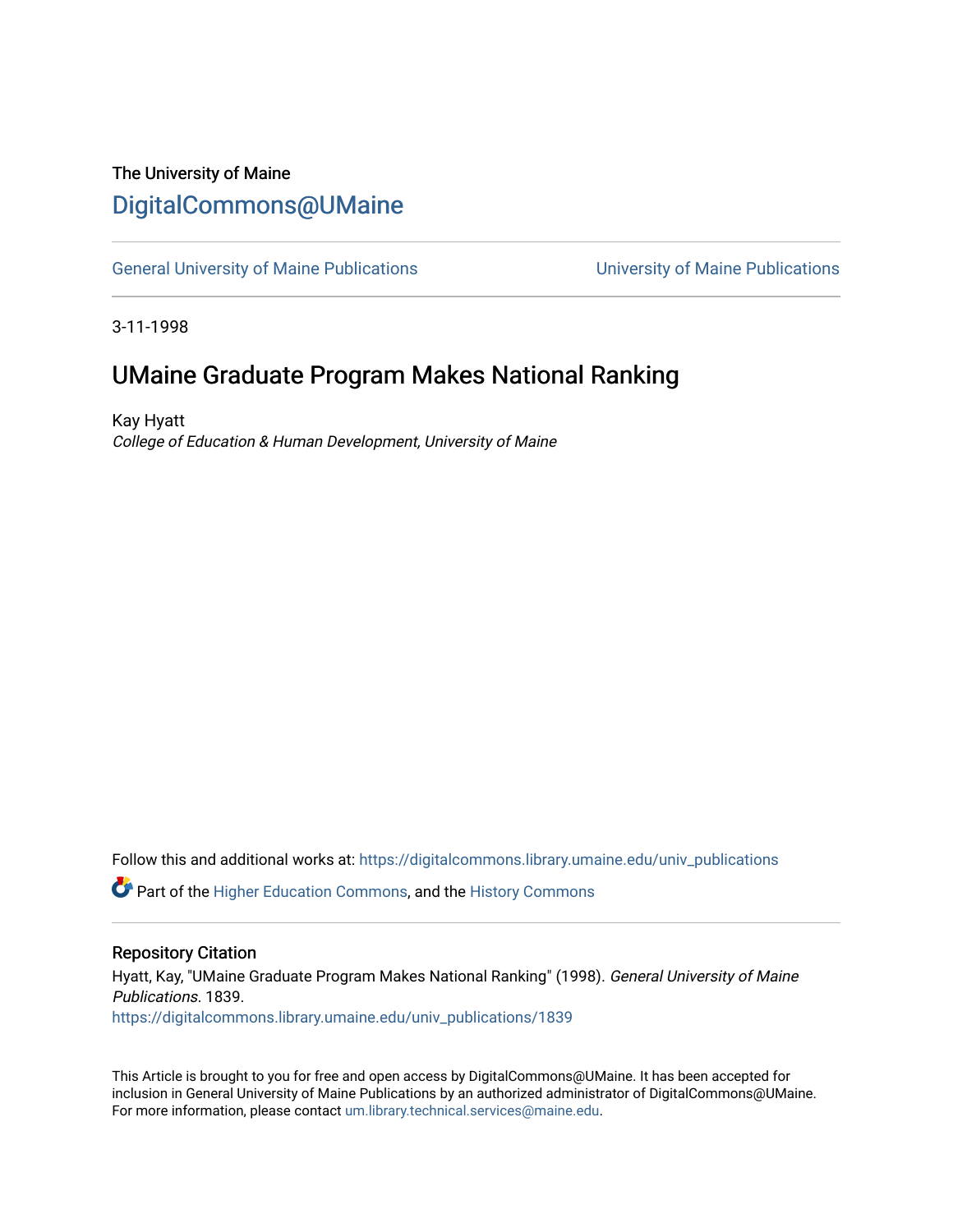# COLLEGE OF EDUCATION **& HUMAN DEVELOPMENT**

**Selected News Releases** 

### **UMaine Graduate Program Makes National Ranking**

ORONO, Maine -- UMaine's graduate program in secondary education is among the top in the country, according to U.S. News & World Report's 1998 Guide to America's Best Graduate Schools. The program is ranked 21st, out of 191, and is tied with the University of California -- Berkeley. The rankings of academic quality are based on reputation, student selectivity, faculty resources and research activity.

The national recognition reflects the quality of UMaine faculty and the strength of both its academic and professional disciplines, according to College of Education and Human Development Dean Robert A. Cobb. It also is a strong quality indicator for the undergraduate program, which shares many of the same faculty and the commitment to preparing teachers, especially at the middle and high school levels, with strong liberal arts and subject matter backgrounds, he says.

Reputation counts for 40 percent of the ranking score and was determined through U.S. News nationwide surveys of Education School deans and a random sample of school superintendents who were asked to select the 25 best graduate education programs.

Such broad recognition suggests the national presence of the College's faculty not only in professional organizations and presentations, but also in their work with national media as resources on timely and controversial educational issues, Cobb points out. The College's wellestablished summer programs such as the Middle Level Institute which attract educators from many states and other countries also contribute to that reputation.

"This is affirmation that our work is recognized as being on-target and competitive with much larger institutions," says Cobb.

UMaine's secondary education graduate program outranks those of Arizona State University, SUNY--Albany, the University of Florida and the University of Northern Colorado. Programs in the top three are Michigan State University, Ohio State University and the University of Wisconsin, Madison.

**Released**:March 11, 1998 **Contact:** Kay Hyatt, (207) 581-2761